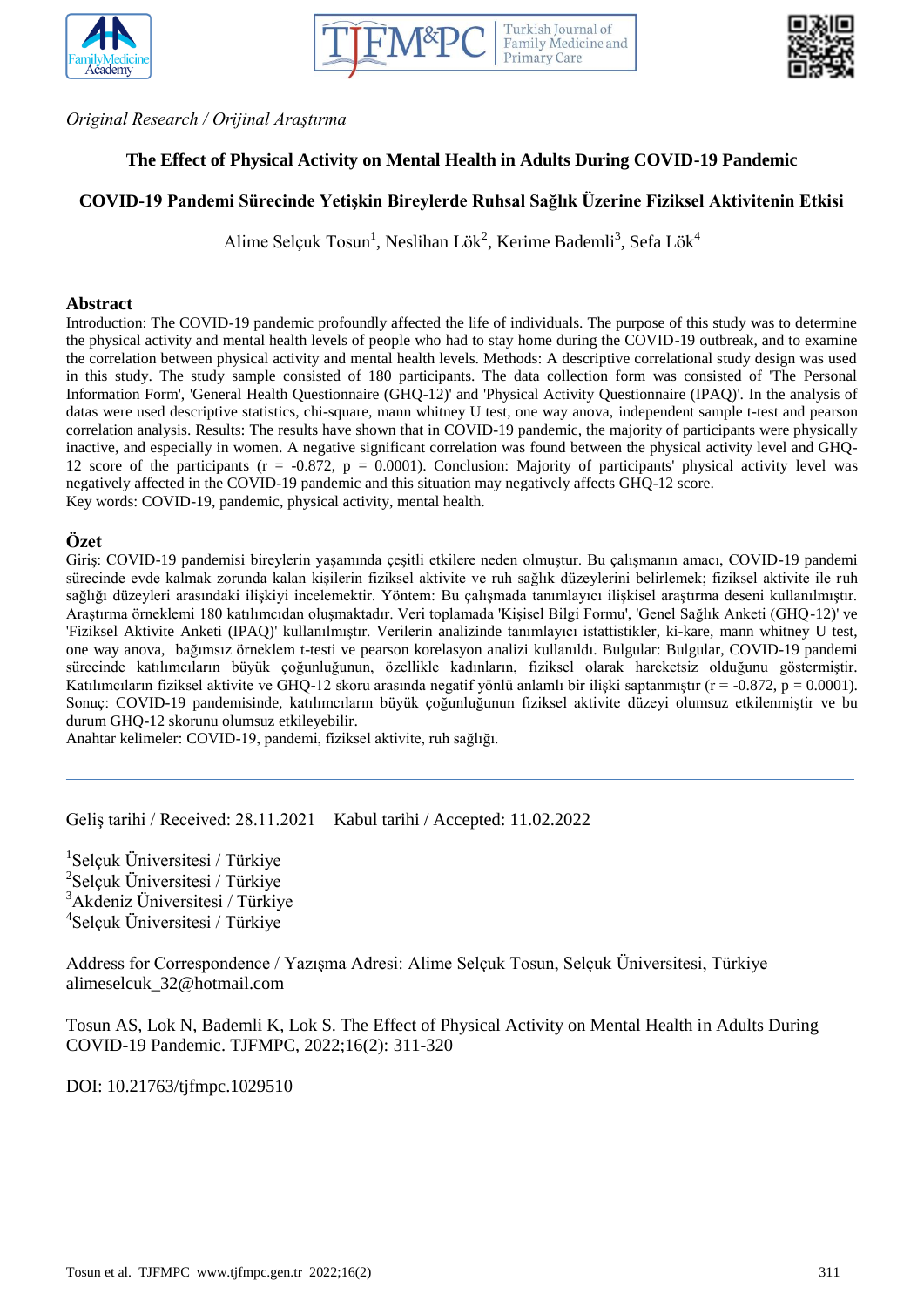# **Introduction**

The recent novel coronavirus disease (COVID-19) pandemic, also known as the coronavirus pandemic, which started in December 2019 in China, has spread to many countries worldwide and is considered an international public health emergency.<sup>1</sup> Social distancing is crucial to slow down the spread of COVID-19. In order to minimize the spread of the COVID-19, many regional and national governments have been calling for social distance initiatives of various levels of obligation for compliance, from unenforced recommendations to quarantine and corporate closures.<sup>2</sup> Measures taken to prevent transmission of the virus and to treat those who are infected trap by the virus. Many people take due precautions according to governments' advice on selfisolation and stay at home. Social isolation at home causes increase in sedentary time spent in front of the screen, deterioration in sleeping habits, decrease in the level of physical activity and negatively affect the quality of life.<sup>3</sup> The beneficial effects of daily physical exercise on many health outcomes have been showed in meta-analysis studies.<sup>4,5</sup> Staying at home and social isolation are essential to prevent the spread of the virus in the COVID-19 pandemic. In the study of Maugeri et al. (2020), it is stated that regular physical activity during the lockdown in COVID-19 pandemic is important in terms of preventing physical and mental health problems.<sup>6</sup> Reducing daily physical activity is likely to cause an increase in chronic diseases as well as anxiety and depression.<sup>7</sup> It is stated that physical activity can improve the immune system by increasing immune cells. In this context, it is important to improve the immune function that defends the body against the virus with appropriate physical activity. On the other hand, different-intensity physical activity has different impacts on the immune system.<sup>3</sup> In a study evaluating the effect of physical activity on inflammatory factors and immune cells, it was found that high-intensity exercise could cause the immune system to be suppressed by increasing oxidant production.<sup>8</sup> It is reasonable to assume that physical activity could play an important role in boosting the immune system and reducing stress during the COVID-19 pandemic.<sup>9</sup>

Loss of freedom, isolation from the loved ones during the pandemic and uncertainty about the nature of the virus can have a dramatic effect on the mental health.<sup>10</sup> During the early days of the lockdown, mostly acute stress reactions may occur. Personality disorders, depression, anxiety symptoms, and adjustment disorders are among the first and most common psychiatric disorders. When the quarantine period is extended and the effects of the COVID-19 increase, post-traumatic stress disorders, depression, acute stress disorder, panic disorder, anxiety disorder, somatic symptom disorders, and other mood disorders can be observed. In addition, alcohol and substance abuse may be seen as a coping or adaptive response. As the process prolongs, with increased hopelessness suicidal thoughts and even attempts may be seen.<sup>11</sup> When it comes to mental health problems, various studies have shown that physical activity can provide significant benefits in the prevention of anxiety, depression, burnout, and perceived illness.12,13 12-item General Health Questionnaire (GHQ-12) is widely used for screening common and general mental disorders.<sup>14</sup> Therefore, physical activity becomes an important ally for the management of these health issues affecting the population, especially during the COVID-19 pandemic. In this context, the aim of this research is to determine the physical activity levels and GHQ-12 score of people who had to stay at home during the Covid-19 pandemic; The following questions were formed in order to examine the relationship between physical activity levels and GHQ-12 score.

# **Research Questions**

1. What is the physical activity levels and GHQ-12 scores of participants during the Covid-19 outbreak? 2. Do the the physical activity levels and GHQ-12 scores of participants differ according to their sociodemographic and health-related characteristics?

3. Do the the GHQ-12 scores of participants differ according to their Covid-19 health characteristics? 4. Is there a correlation between physical activity level and GHQ-12 score of paticipants during the Covid-19 pandemic?

# **Methods**

# **Design and Participants**

A cross-sectional analytic study design was used in this study. The study population consisted of 796 persons enrolled in a vocational training course in Konya, Turkey. The formula of sample size of unknown universe was used to determine the sample size. As the prevalence is unknown, the prevalence was accepted as 50%, with a standard deviation of 5% and a confidence interval of 95%, and the sample was calculated to be at least 169 individuals. There were180 participants who agreed to participate in the study.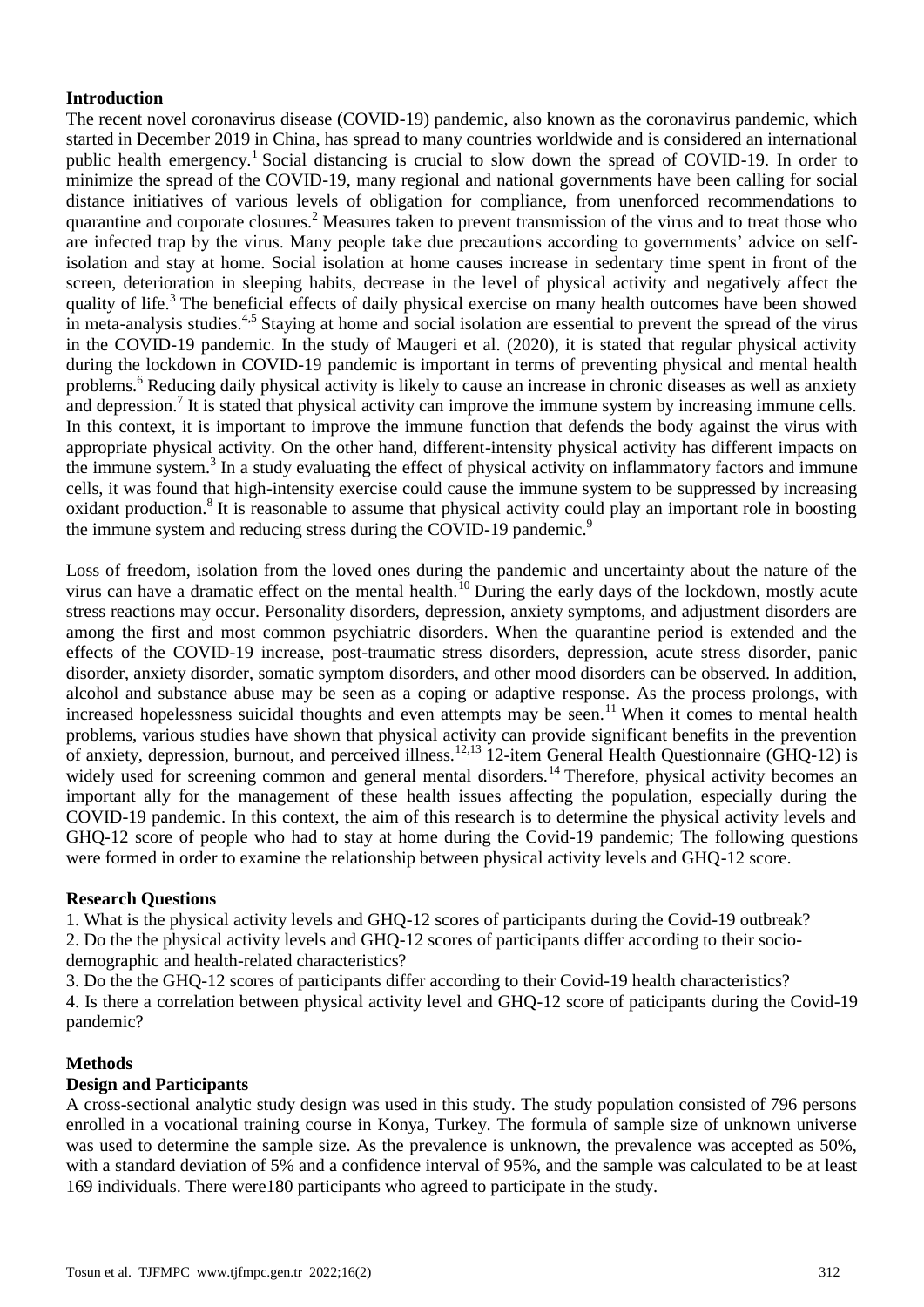## **Data collection and procedure**

The data from the participants was obtained using the online survey. A questionnaire form was created in the computer program and participants were asked to fill out a questionnaire link from the social media groups. At the conclusion of this process, the questionnaire was completed by 180 individuals who approved to participate to the study and submitted the online survey. The data were collected using a Personal Information Form, a General Health Questionnaire (GHQ-12) and the Physical Activity Questionnaire (IPAQ) between 1 September - 30 November 2020. These scales were chosen because they have been adapted to Turkish society. The Personal Information Form was developed by the researchers, and contained questions related to sociodemographic characteristics of the participants.

**General Health Questionnaire (GHQ-12)**, The 12-item General Health Questionnaire (GHQ-12) was developed by Goldberg and Williams (1997).<sup>14</sup> It has been shown to be a valid and reliable instrument across cultures and is widely used in population surveys. It is generally used as a screening inventory for the detection of non-psychotic psychiatric conditions, spanning the continuum of anxiety and depression. Validity and reliability study of the Turkish version of the scale was carried out by Kiliç et al. (1997).<sup>15</sup> The GHQ-12 items contain concerns about attitude, feelings, self-esteem and worry over the past four weeks. For each question, there were four opinions ranging from 'never,' 'same as usual,' 'more than usual' and 'much more than usual'. The scale is scored bi-modally (0-0-1-1) with a description of responses following the standard procedure. Total score ranges between 0 and 12. Validation studies recommend cut-off point of 2 to indicate common mental disorders. Participants who scored lower than 2 points, scored 2 to 3 points and scored more than 4 points were diagnosed as at good (low risk), moderate (medium risk) and poor (high risk) mental state, respectively in terms of non-psychotic psychiatric conditions. Sensitivity of the scale was 0.74, whereas the specificity was  $0.84<sup>15</sup>$  Cronbach Alpha of the scale in this study was calculated as  $0.84$ .

**Physical Activity Questionnaire (IPAQ)**, Physical activity levels of the participants were determined with the International Physical Activity Questionnaire (IPAQ).<sup>17</sup> This scale is also shown to be valid and reliable in Turkish.<sup>16</sup> In our study, the self-administered short form of the questionnaire, which measures physical activity in the 'last seven days' was used to evaluate the level of physical activity. This short form consists of seven questions and provides information about sitting, walking, moderate-intensity activities, and the time spent in vigorous activities.<sup>16</sup> Calculation of the total score of the short form includes the sum of time (minutes) and frequency (days) of walking, moderate-intensity activity, and vigorous activity. The sitting score (sedentary behavior level) is calculated separately. In order to be included in calculation each activity should be done for at least 10 minutes at a time. The score is obtained as 'MET-minutes/week' by multiplying the minute, day and MET value (multiplier of resting oxygen consumption). Thus, the energy consumption for each individual for intense, moderate, walking, sitting, and total physical activities was obtained in METmin/week. Walking time (minutes) was multiplied by 3.3 METs to calculate the walking score. For moderateintensity activity and vigorous activity, 4 METs and 8 METs are taken as multiplier respectively. According to the total physical activity score, the physical activity levels of the participants were 'inactive (less than 600 MET-min / week), moderate (minimally active) (between 600-3000 MET-min / week) and very active (3000 MET-min / week and above). $16,17$ 

# **Ethical considerations**

All human studies should be approved by the appropriate ethics committee and performed in accordance with the ethical standards outlined in the 1964 Declaration of Helsinki and its later amendments. The ethical approval required for the study was obtained from the Selcuk University Faculty of Sport Sciences Non-Interventional Ethics Committee (Ethic Number:2020/48). The informed voluntary consent form was attached to the data collection tools, and participants were required to read and approve the form as verification of their voluntary participation in the study.

#### **Data analyses**

The data of the study were evaluated using the statistical package program SPSS for Windows 22.0 (Statistical Package for Social Science). Frequency, mean, and standard deviation were used in descriptive statistics. The suitability of the data for normal distribution was evaluated using the Kolmogorov–Smirnov test. In the analysis of the data, chi-square, independent sample t-test, mann whitney U test, one way anova, and pearson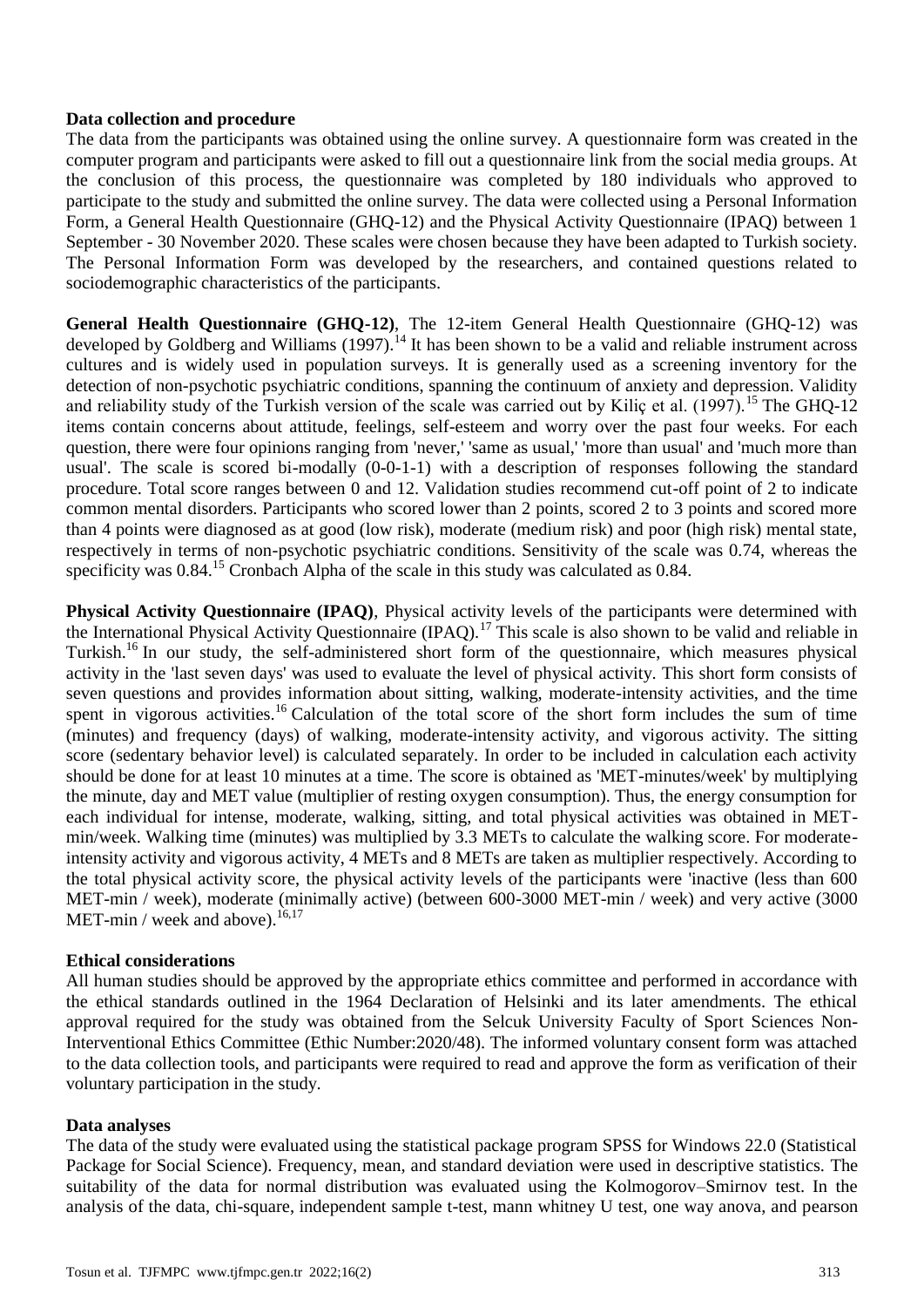correlation analysis and were used. The results were evaluated at 95% confidence interval and  $p<0.05$ significance level.

## **Results**

## **Sociodemographic and health characteristics**

The mean age of participants was  $34.56 \pm 4.93$ . Of them 51.7% were female; 55.0% were single; 36,7% were housewives and 52.2% had children. Slightly more than half (54.4 %) were primary/secondary school graduates. Vast majority of them (89.4%) declared inadequate income and more than half (58.9%) reported poor health. The percentage of the participants with a chronic disease was 61.1%. With respect to the COVID-19 health characteristics of the individuals, 44.4% were COVID-19 positive / suspicious, 15.6% were hospitalized due to COVID-19, 77.2% were Covid-19 reported suspects cases in their immediate vicinity, It was determined that 56.1% were in involuntary quarantine as a result of COVID-19, and 47.8% have close relatives at risk for COVID-19 in their family (over 65, chronic disease, etc.). COVID-19 pandemic profoundly affected the general life of 37.2% of the individuals and 50.6% of them reported they have little knowledge about the Covid-19.

#### **Physical activity and GHQ-12 scores**

When the physical activity levels of individuals are examined; it was observed that 63.9% of them were not physically active and 36.1% had a low level of physical activity. When the GHQ-12 scores the individuals were evaluated, it was determined that 49.4% were in the high-risk group in terms of GHQ-12 scores, 30.0% were in the medium-risk group and 20.6% were in the low-risk group (Table 1).

| Table 1. Participants' physical activity levels and GHQ-12 scores |     |      |
|-------------------------------------------------------------------|-----|------|
| <b>IPAO</b>                                                       | n   | $\%$ |
| Low active $(600-3000 \text{ MET-min } / \text{ week})$           | 65  | 36.1 |
| Inactive $(600 \text{ MET-min} / \text{week})$                    | 115 | 63.9 |
| GHO-12                                                            |     |      |
| High risk (4 and more)                                            | 89  | 49.4 |
| Medium risk $(2-3)$                                               | 54  | 30.0 |
| Low risk (less than 2)                                            | 37  | 20.6 |

#### **Sociodemographic-health characteristics and physical activity levels**

When the sociodemographic-health characteristics and physical activity levels of the individuals were evaluated, it was seen that women (33.3%) were more physically inactive than men (30.6%), and the difference was statistically significant ( $p<0.05$ ). It was observed that singles (36.1%) were physically inactive compared to married ones  $(27.8\%)$ , and the difference was statistically significant (p<0.05). Primary/secondary school graduates (35.0%), civil servants/workers (24.4%), those who have children (37.2%), who declared inadequate income (56.7%), who perceive poor health (36.7%) and those without any chronic disease (57.4%) were found to be more physically inactive, and the difference was statistically significant ( $p < 0.05$ ) (Table 2).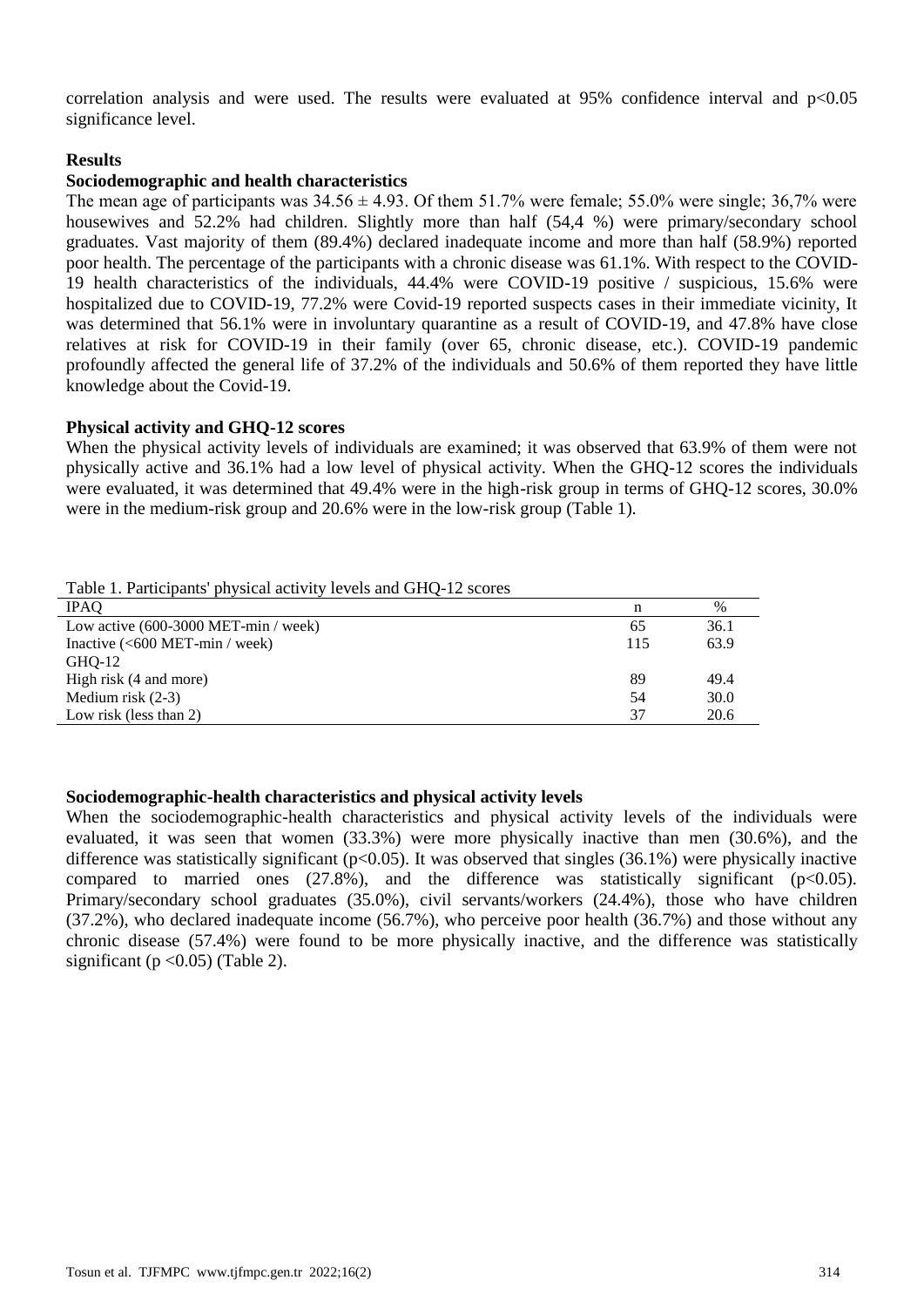|                                                                                                                 | Low (600-3000 | Inactive (<600 MET-min | <b>Test Value</b> |  |
|-----------------------------------------------------------------------------------------------------------------|---------------|------------------------|-------------------|--|
|                                                                                                                 | $MET-min /$   | $/$ week)              | $p^{***}$         |  |
|                                                                                                                 | week)         | $n$ (%)                |                   |  |
|                                                                                                                 | $n$ (%)       |                        |                   |  |
| Gender                                                                                                          |               |                        |                   |  |
| Female                                                                                                          | 33(18.3)      | 60(33.3)               | $X^2 = 0.033$     |  |
| Male                                                                                                            | 32 (17.8)     | 55 (30.6)              | $p=0.021$         |  |
| <b>Marital status</b>                                                                                           |               |                        |                   |  |
| Married                                                                                                         | 31(17.2)      | 50(27.8)               | $X^2=0.298$       |  |
| Single                                                                                                          | 34 (18.9)     | 65 (36.1)              | $p=0.031$         |  |
| <b>Education status</b>                                                                                         |               |                        |                   |  |
| Primary / secondary school                                                                                      | 35(19.4)      | 63(35.0)               | $X^2 = 0.015$     |  |
| High school and upper                                                                                           | 30(16.7)      | 52 (28.9)              | $p=0.001$         |  |
| Job *                                                                                                           |               |                        |                   |  |
| Housewife                                                                                                       | 25(13.9)      | 41(22.8)               | $X^2=1.624$       |  |
| Civil servant/Worker                                                                                            | 19(10.6)      | 44 (24.4)              | $p=0.011$         |  |
| Self-employment                                                                                                 | 21 (11.7)     | 30(16.7)               |                   |  |
| <b>Having Children</b>                                                                                          |               |                        |                   |  |
| Yes                                                                                                             | 27(15.0)      | 67(37.2)               | $X^2 = 4.654$     |  |
| N <sub>o</sub>                                                                                                  | 38(21.1)      | 48 (26.7)              | $p=0.031$         |  |
| Perceived income level **                                                                                       |               |                        |                   |  |
| Good                                                                                                            | 1(0.6)        | 6(3.3)                 | $X^2=1.626$       |  |
| Middle                                                                                                          | 5(2.8)        | 7(3.9)                 | $p=0.001$         |  |
| Poor                                                                                                            | 59 (32.8)     | 102(56.7)              |                   |  |
| Perceived health status **                                                                                      |               |                        |                   |  |
| Good                                                                                                            | 4(2.2)        | 14(7.8)                | $X^2=1.673$       |  |
| Middle                                                                                                          | 21(11.7)      | 35(19.4)               | $p=0.020$         |  |
| Poor                                                                                                            | 40(22.2)      | 66 (36.7)              |                   |  |
| <b>Chronic illness</b> *                                                                                        |               |                        |                   |  |
| Yes                                                                                                             | 21(11.7)      | 49 (27.2)              | $X^2=1.854$       |  |
| N <sub>0</sub>                                                                                                  | 44 (24.4)     | 66 (57.4)              | $p=0.010$         |  |
| * Veter compated ali cause englypic was performed because them was an observed number lass than 25 in the calle |               |                        |                   |  |

Table 2. Distribution of sociodemographic health characteristics and physical activity levels of the participants

Yates corrected chi-square analysis was performed because there was an observed number less than 25 in the cells.

\*\* Since there is an expected number less than 5 in the cells, Fisher Exact test was performed. \*\*\* p <0.05

## **Sociodemographic-health characteristics and GHQ-12 scores**

When sociodemographic-health characteristics and general health levels of individuals are evaluated, women (25.0%), singles (29.4%), primary/secondary school graduates (29.4%), civil servants/workers (20.6%), those who have children (31.7%), those who perceive their income level as inadequate (42.8%), those who reported poor health (22.2%) and those without any chronic diseases (28.3%) are in the low risk group with respect to their counterparts in terms of GHQ-12 scores and the difference is statistically significant ( $p < 0.05$ ) (Table 3).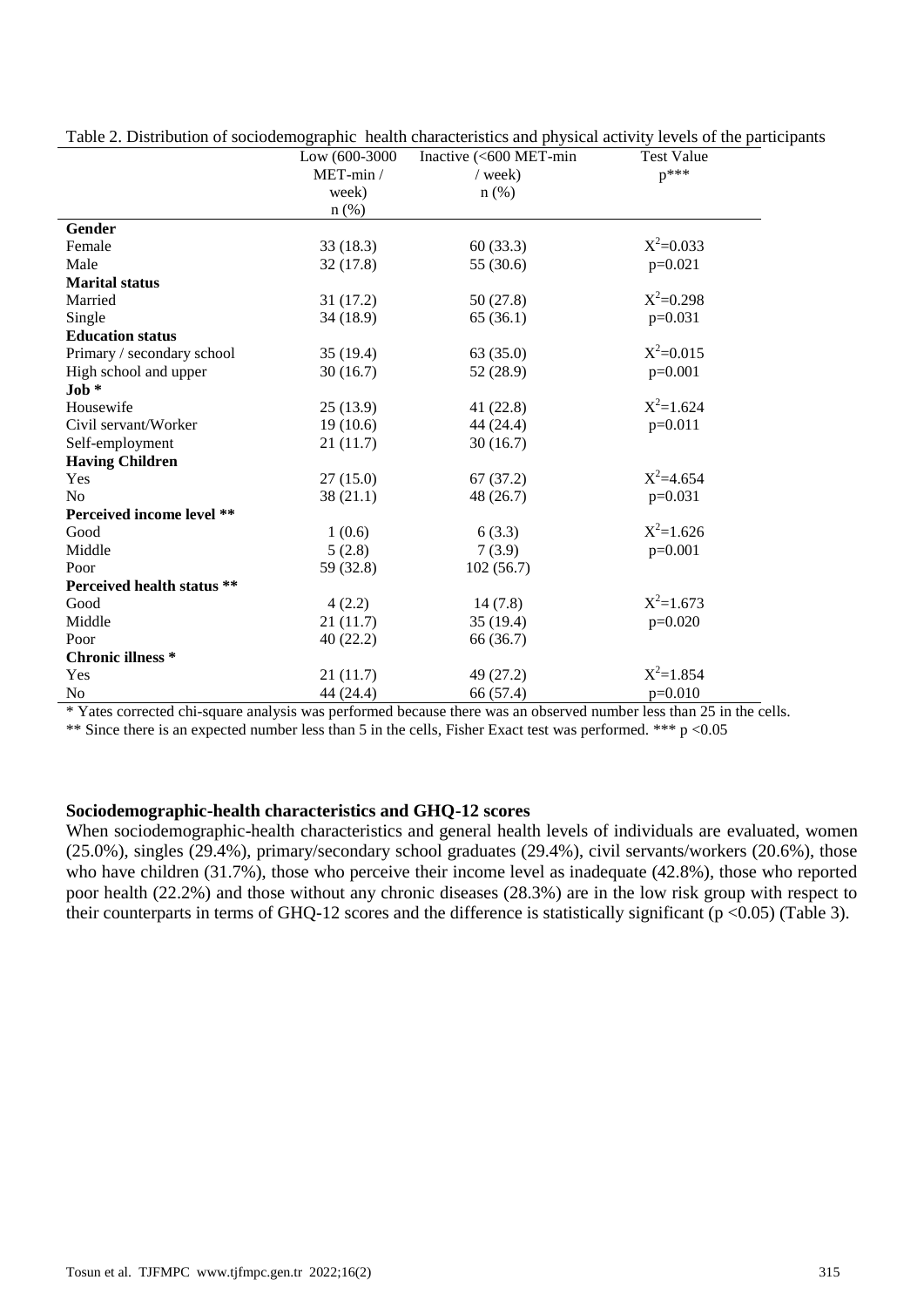|                            | <b>High risk</b> | <b>Medium</b> risk          | Low risk                    | <b>Test Value</b> |
|----------------------------|------------------|-----------------------------|-----------------------------|-------------------|
|                            | (4 or more)      | $(2-3)$                     | (less than 2)               | $p***$            |
|                            |                  | $n\left(\frac{0}{0}\right)$ | $n\left(\frac{0}{0}\right)$ |                   |
|                            | n(%)             |                             |                             |                   |
| Gender*                    |                  |                             |                             |                   |
| Female                     | 18(10.0)         | 30(16.7)                    | 45(25.0)                    | $X^2=0.505$       |
| Male                       | 19(10.6)         | 24(13.3)                    | 44 (24.4)                   | $p=0.010$         |
| <b>Marital status</b>      |                  |                             |                             |                   |
| Married                    | 15(8.3)          | 30(16.7)                    | 36(20.0)                    | $X^2 = 3.473$     |
| Single                     | 22(12.2)         | 24(13.3)                    | 53 (29.4)                   | $p=0.030$         |
| <b>Education status</b>    |                  |                             |                             |                   |
| Primary / secondary school | 23(12.8)         | 22(12.2)                    | 53 (29.4)                   | $X^2 = 5.913$     |
| High school and upper      | 14(7.8)          | 32(17.8)                    | 36(20.0)                    | $p=0.040$         |
| $\textbf{Job} \ast$        |                  |                             |                             |                   |
| Housewife                  | 14(7.8)          | 22(33.3)                    | 30(16.7)                    | $X^2 = 6.238$     |
| Civil servant/Worker       | 14(7.8)          | 12(6.7)                     | 37(20.6)                    | $p=0.020$         |
| Self-employment            | 9(5.0)           | 20(11.1)                    | 22(12.2)                    |                   |
| <b>Having Children</b>     |                  |                             |                             |                   |
| Yes                        | 20(11.1)         | 17(9.4)                     | 57(31.7)                    | $X^2 = 14.346$    |
| N <sub>o</sub>             | 17(9.4)          | 37(20.6)                    | 32(17.8)                    | $p=0.001$         |
| Perceived income level **  |                  |                             |                             |                   |
| Good                       |                  |                             | 7(3.9)                      | $X^2=13.563$      |
| Middle                     |                  | 7(3.9)                      | 5(2.8)                      | $p=0.010$         |
| Poor                       | 37(20.6)         | 47(26.1)                    | 77(42.8)                    |                   |
| Perceived health status ** |                  |                             |                             |                   |
| Good                       |                  |                             | 18(10.0)                    | $X^2 = 26.050$    |
| Middle                     | 8(4.4)           | 17(9.4)                     | 31(17.2)                    | $p=0.000$         |
| Poor                       | 29(16.1)         | 37(20.6)                    | 40(22.2)                    |                   |
| <b>Chronic illness</b> *   |                  |                             |                             |                   |
| Yes                        | 13(7.2)          | 19(10.6)                    | 38(21.1)                    | $X^2=1.074$       |
| N <sub>o</sub>             | 24 (13.3)        | 35 (19.4)                   | 51(28.3)                    | $p=0.001$         |

Table 3. Distribution of sociodemographic health characteristics and GHQ-12 scores of participants

\* Yates corrected chi-square analysis was performed because there was an observed number less than 25 in the cells.

\*\* Since there is an expected number less than 5 in the cells, Fisher Exact test was performed. \*\*\* p <0.05

#### **COVID-19 health characteristics and GHQ-12 scores**

When evaluating the COVID-19 health characteristics and GHQ-12 scores of the participants, it was found that those who were not positive/suspected for COVID-19 (33.3%) were in a low-risk category in terms of GHQ-12 scores, and the difference was statistically significant  $(p<0.05)$ . It was noticed that those who were not hospitalized due to COVID-19 (45.0%) were in a low-risk GHQ-12 scores category and the difference was statistically significant ( $p<0.05$ ). Participants with COVID-19 cases in their local setting (41.1%) were shown to be in a high-risk category in terms of GHQ-12 scores and the difference was statistically significant  $(p<0.05)$ . It was noticed that those who persisted under mandatory quarantine due to contact/disease with COVID-19 (16.1%) were in a low-risk GHQ-12 scores category and the difference was statistically significant  $(p<0.05)$  (Table 4).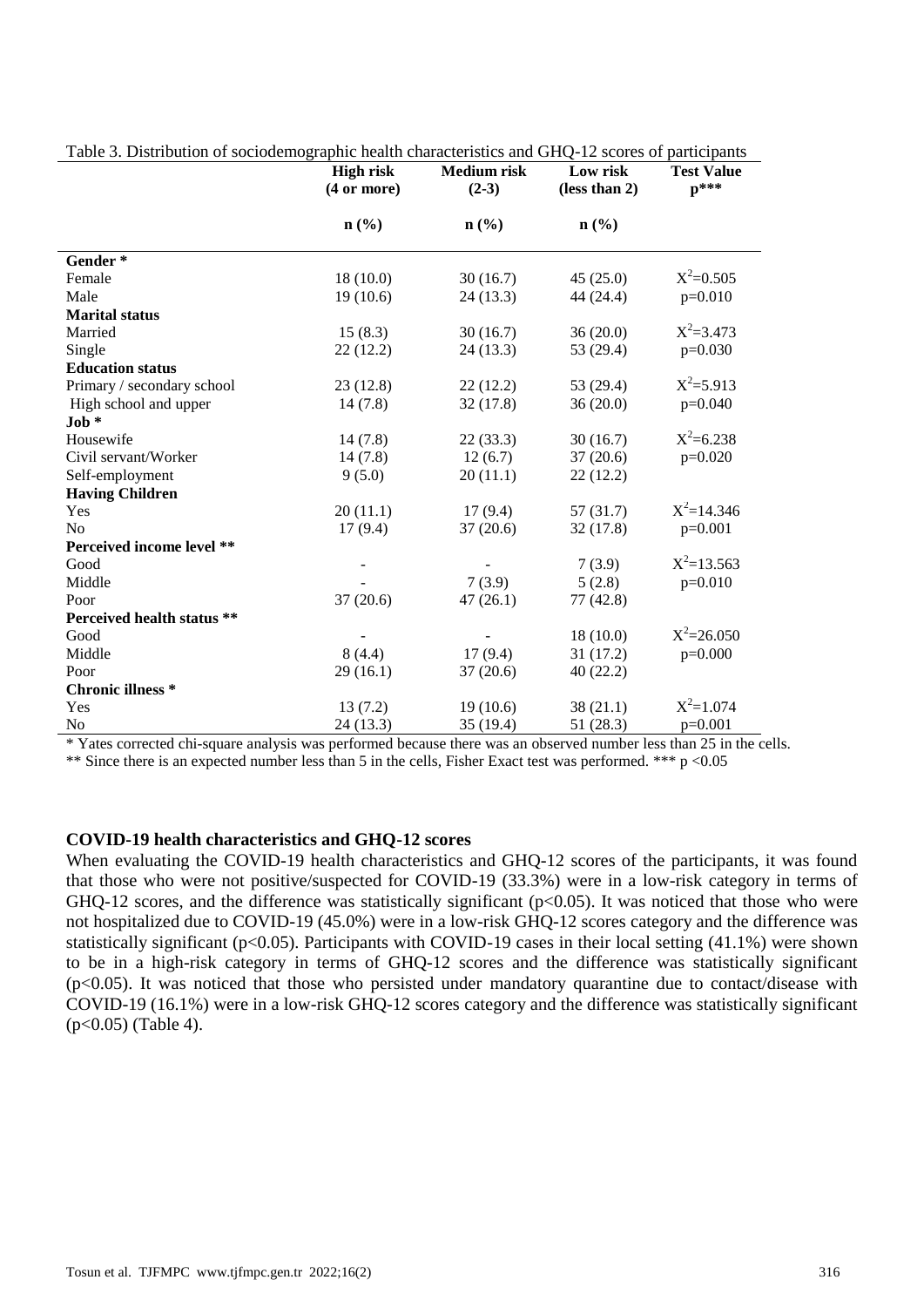|                                                 | <b>High risk</b> | <b>Medium risk</b> | Low risk                    | <b>Test</b>  |
|-------------------------------------------------|------------------|--------------------|-----------------------------|--------------|
|                                                 | (4 or more)      | $(2-3)$            | (less than 2)               | <b>Value</b> |
|                                                 | $n$ (%)          | n (% )             | $n\left(\frac{0}{0}\right)$ | p            |
| <b>Covid-19 Positive / Suspicious situation</b> |                  |                    |                             |              |
| Yes                                             | 18(10.0)         | 33(18.3)           | 29(16.1)                    | t:1.263      |
| N <sub>0</sub>                                  | 19(10.6)         | 21(11.7)           | 60(33.3)                    | $p=0.003$    |
| <b>Hospitalization due to Covid-19</b>          |                  |                    |                             |              |
| Yes                                             | 13(7.2)          | 7(3.9)             | 8(4.4)                      | t:0.936      |
| N <sub>o</sub>                                  | 24 (13.3)        | 47(26.1)           | 81 (45.0)                   | $p=0.001$    |
| Covid-19 status in the immediate vicinity       |                  |                    |                             |              |
| Yes                                             | 74 (41.1)        | 35(19.4)           | 30(16.7)                    | t:1.572      |
| N <sub>o</sub>                                  | 15(8.3)          | 19(10.6)           | 7(3.9)                      | $p=0.033$    |
| Mandatory quarantine as a result of being       |                  |                    |                             |              |
| in contact / sick with Covid-19                 |                  |                    |                             |              |
| Yes                                             | 60(33.3)         | 33(18.3)           | 8(4.4)                      | t:0.561      |
| N <sub>0</sub>                                  | 29(16.1)         | 21 (11.7)          | 29(16.1)                    | $p=0.000$    |
| Presence of an individual at risk for Covid-    |                  |                    |                             |              |
| 19 in the family (over 65, chronic disease,     |                  |                    |                             |              |
| etc.)                                           |                  |                    |                             |              |
| Yes                                             | 48 (26.7)        | 26 (14.4)          | 12(6.7)                     | U:7.500      |
| N <sub>0</sub>                                  | 41 (%22.8)       | 28 (15.6)          | 25(13.9)                    | $p=0.040$    |
| <b>Overall life impact of Covid-19</b>          |                  |                    |                             |              |
| Slightly affected                               | 15(8.3)          | 6(3.3)             | 12(6.7)                     | F:4.256      |
| Quite impressed                                 | 21(11.7)         | 27(15.0)           | 14(7.8)                     | $p=0.001*$   |
| It affected so much                             | 35 (19.4)        | 39 (21.7)          | 15(8.3)                     |              |
| Knowledge<br>Covid-19<br>level<br>about<br>the  |                  |                    |                             |              |
| process                                         |                  |                    |                             |              |
| Low                                             | 7(3.9)           | 17(9.4)            | 13(7.2)                     | F:5.208      |
| Middle                                          | 15(8.3)          | 31 (17.2)          | 8(4.4)                      | $p=0.001*$   |
| High                                            | 41 (22.8)        | 43 (23.9)          | 5(2.8)                      |              |

Table 4. Distribution of Covid-19 health characteristics and GHQ-12 scores of the participants

\* p <0.05, t: Independent groups t test, U: Mann Whitney U test, F: ANOVA

It was found that people at risk for COVID-19 in the family (over 65 years of age, with chronic diseases) were in a high-risk category for GHQ-12 scores and the difference was statistically important ( $p<0.05$ ). It was noted that those who agreed that COVID-19 has so much impact on their overall life were in a high-risk category in terms of GHQ-12 scores and the difference was statistically important ( $p<0.05$ ). It was noted that those who reported that the degree of understanding of COVID-19 was high in the low-risk category in terms of GHQ-12 score and that the difference was statistically important  $(p<0.05)$  (Table 4).

#### **The relationship between physical activity levels and GHQ-12 score**

As the association between the level of physical activity of individuals and their GHQ-12 score was measured, it was observed that, as the average level of physical activity declined, the GHQ-12 score increased. It was determined that there was a negative and strong relationship between these variables ( $r = -0.872$ ,  $p = 0.0001$ ) (Table 5).

| <b>Table 5.</b> The relationship between physical activity level and GHQ-12 scores |               |
|------------------------------------------------------------------------------------|---------------|
| <b>Physical Activity Level</b>                                                     | GHQ-12 scores |

|                                              | Physical Activity Level | GHU-12 scores |  |
|----------------------------------------------|-------------------------|---------------|--|
| <b>Physical Activity Level</b>               | .00                     |               |  |
| GHO-12 score                                 | $r = -0.872$            | 00.1          |  |
|                                              | $p=0.000*$              |               |  |
| r: Pearson Correlation Analysis, $*(p<0.05)$ |                         |               |  |

#### **Discussion**

The COVID-19 pandemic has led to a new way of life and significant changes in societies worldwide. It is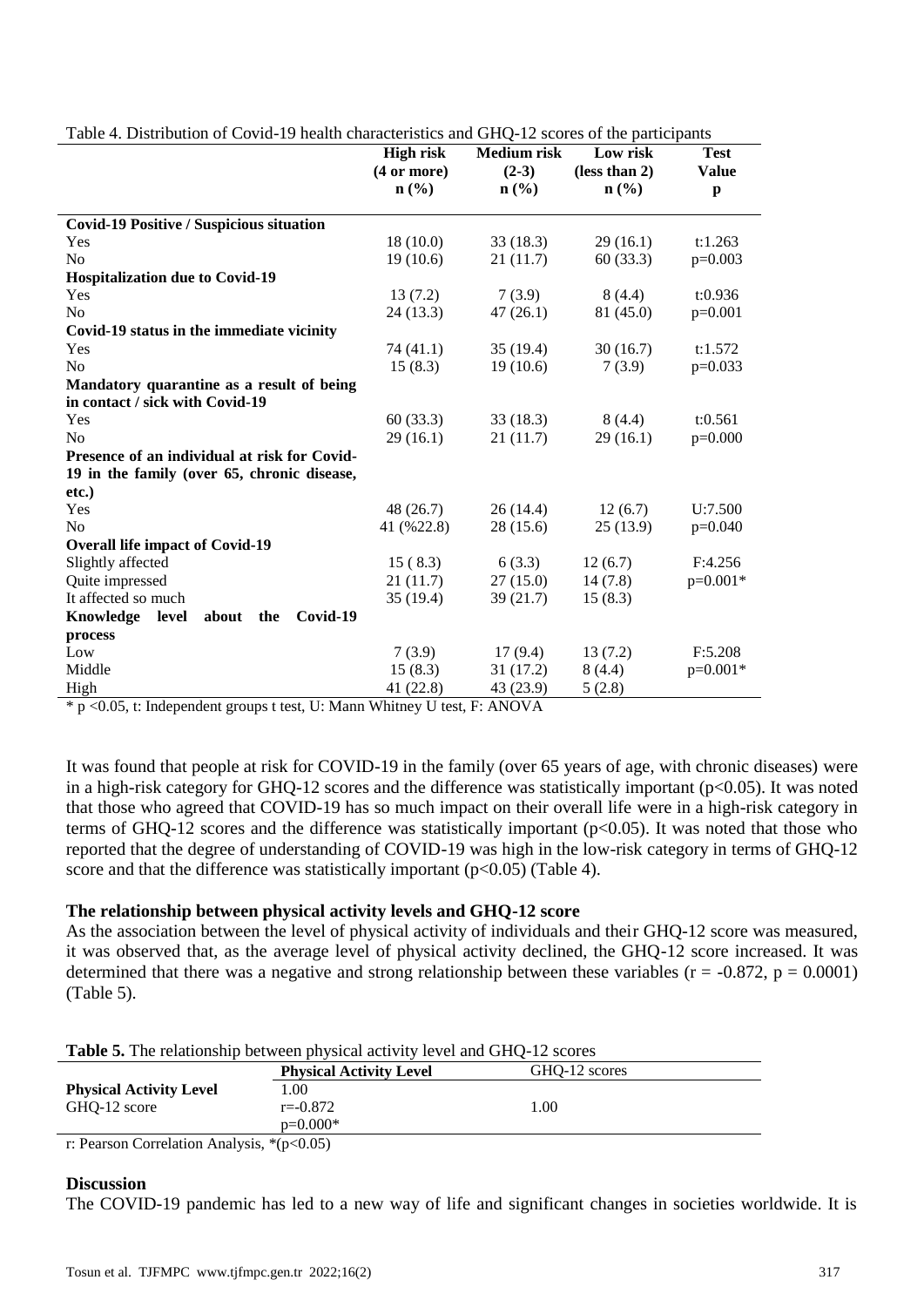important to understand the influence of the pandemic on people's behavior, such as physical activity engagement and also on mental health status as well as their consequences during and after the pandemic. The present study contributes evidence on the effects of quarantine on mental health and its relation to physical activity in Turkey. The results of this study support the hypothesis that people spent less time in doing regular physical activity during the COVID-19 quarantine than they did before the pandemic. In this study we found that on a weekly average, approximately 63.9% of the participants reduced their total physical activity METmin/week. This result is consistent with the findings of a recent study in adult population by Barwais (2020) which used a self-reported physical activity questionnaire that collected data before and during the COVID-19 pandemic. The study found a statistically significant reduction in time spent in doing physical activity.<sup>18</sup> Experiencing the fear of COVID-19 has motivated, sometimes forced, individuals to isolate themselves by working from home and replace face-to-face interactions with online socialization. As a result, the cumulative minimum physical activity decreased because most of the office work had to be done at home. Often sitting in a fixed position in front of a screen for long periods of time has been referred to by society as working from home. Before COVID-19, it was assumed that people moved more while working in the office, including commuting to and from the workplace. The partial curfew policy also prevented going out of the home for meals, shopping, or leisure time physical activity.<sup>9</sup>

Preventive measures for COVID-19, such as staying at home, reduce physical activity and force individuals to live sedentary lives. Physical inactivity is at the forefront of the problems, leading to the accumulation of body fat by promoting the structure of the intestinal microbiome, intestinal dysbiosis and exacerbation of systemic inflammation. Contributing to a trace of health-depleting disorders, obesity increases metabolic resistance, promotes gut microbial breakdown, stimulates the release of adipose tissue cytokines, thereby altering the signals involved in the production of antioxidants. As a result, the body is flooded by toxic molecules such as free radicals, pro-inflammatory mediators, and enhanced glycation end products. These toxic molecules affect the function of the cell in all body tissues, including the brain. Neuroinflammation is directly associated with dysregulation of emotions and progressive declines in motor and cognitive functions.<sup>19</sup> A meta-analysis by Stubbs et al. (2017) observed anxiolytic effects for physical activity when compared with controls in subjects with diagnosed anxiety or other stress-related disorders.<sup>20</sup> Similary López-Bueno et al. (2020) stated that higher levels of physical activity were associated with lower levels of anxiety during COVID-19.<sup>21</sup> In our study, so far as the general health status of the participants was concerned, it was found that 49.4% were in the high-risk group, 30.0% were in the medium-risk group, and 20.6% were in the low-risk group for mental illness. One of the reasons for this may be that the participants had a low degree of physical activity. Our findings are consistent with prior research during the pandemic, indicating that level of physical exercise levels are correlated with GHQ-12 score. When the correlation between the level of physical activity of people and their GHQ-12 score was assessed, there was a significant negative correlation between physical activity levels and GHQ-12 score ( $r = -0.872$ ,  $p = 0.0001$ ). Similarly, Maugeri et al.,(2020) found that the decrease in overall physical activity had a significantly negative effect on the psychological wellbeing and overall wellbeing of the population.6 Similarly, a cross-sectional study of older adults who survive the COVID-19 pandemic indicates that there is a well-established correlation between higher levels of overall physical activity and decreased symptoms of depression.<sup>22</sup> In another study, Qin et al  $(2020)$  showed that individuals with vigorous physical activity tend to have a stronger mental state and less sedentary screen time than those with low physical activity.<sup>23</sup> Strategies for alleviation of the COVID-19 pandemic may have an effect on physical activity and GHQ-12 score, whereas those suffering reduced physical activity may also have elevated levels of stress and anxiety. These partnerships are confused by inherited and shared environmental influences, in the case of depression, age and sex, in the case of anxiety. $24$ 

#### **Conclusion**

In conclusion, the majority of participants were physically inactive in the COVID-19 pandemic and this situation may negatively affects GHO-12 score. Individuals who are socially isolated and inactive physically are particularly have higher risk for mental health problems, given the increased degree of isolation older adults are experiencing during the current pandemic. The effect of physical activity on mental wellbeing is deeply positive by improved self-esteem and resistance to stress and depression. The direction of the association cannot be inferred from the current study's cross-sectional design. The individuals may be encouraged to do physical activity to protect their mental health. The healthcare professionals may offer the individuals appropriate physical activity programs and give advice on how to do it. Future studies will need to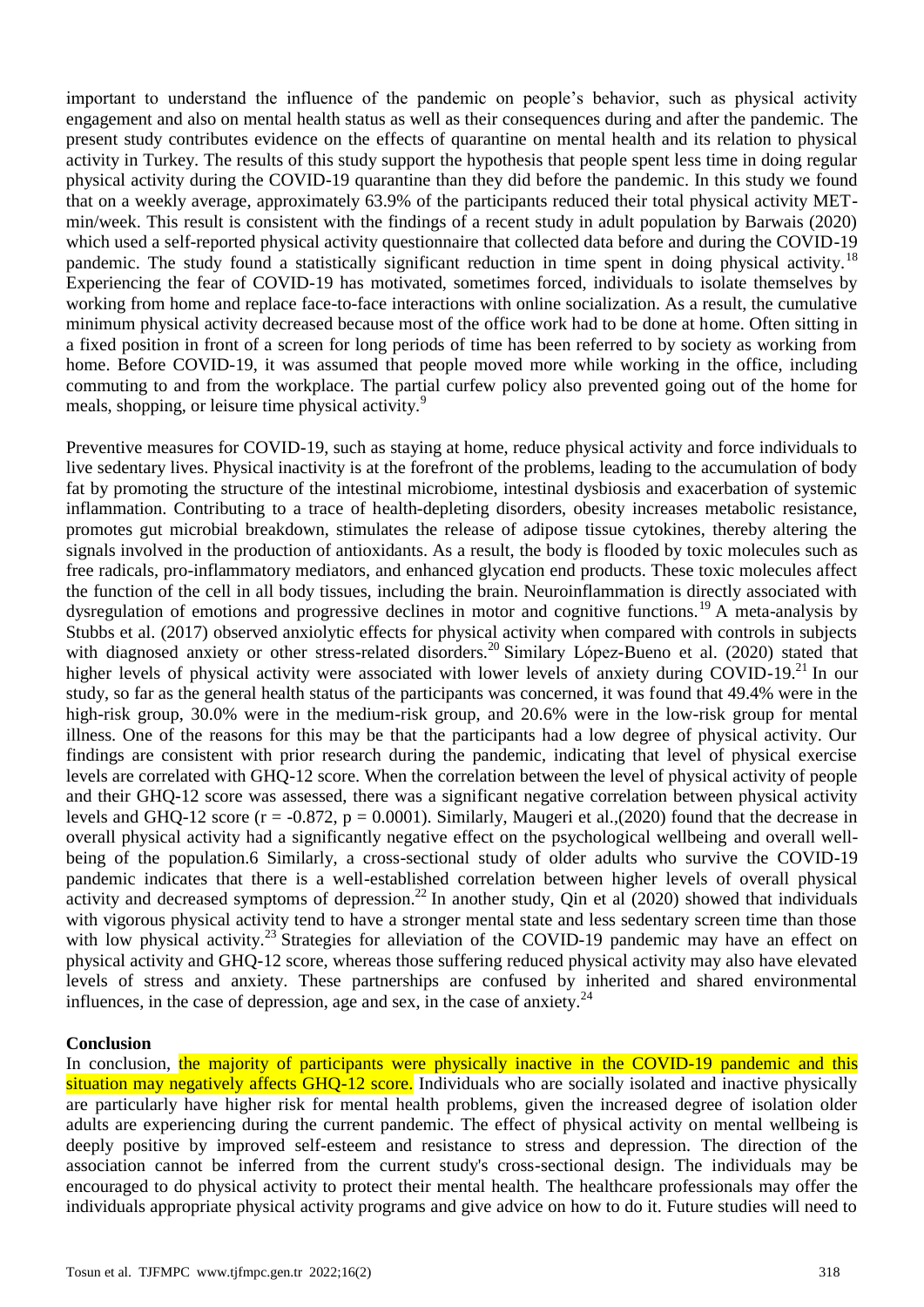apply more objective measures of physical activity and explore the longitudinal effects of physical activity and the COVID-19 pandemic on mental health, although the results of this study are promising.

#### **References**

1. Wang C, Horby PW, Hayden FG, Gao GF. A novel coronavirus outbreak of global health concern. The Lancet, 2020;395(10223):470–473). doi:10.1016/S0140-6736(20)30185-9

2. Tison GH, Avram R, Kuhar P, Abreau S, Marcus GM, Pletcher MJ, et al. Worldwide Effect of COVID-19 on Physical Activity: A Descriptive Study. Ann Intern Med 2020;173(9):767-770. doi:10.7326/M20-2665

3. Hammami A, Harrabi B, Mohr M, Krustrup P. Physical activity and coronavirus disease 2019 (COVID-19): specific recommendations for home-based physical training. Managing Sport and Leisure 2020;1–6.

doi:10.1080/23750472.2020.1757494

4. Ekelund U, Steene-Johannessen J, Brown WJ, Fagerland MW, Owen N, Powell KE, et al. Lancet Sedentary Behaviour Working Group. Does physical activity attenuate, or even eliminate, the detrimental association of sitting time with mortality? A harmonised meta-analysis of data from more than 1 million men and women. Lancet. 2016; 388(10051): 1302-1310.

5. Rodriguez-Ayllon M, Cadenas-Sánchez C, Estévez-López F, Muñoz NE, Mora-Gonzalez J, Migueles JH. et al. Role of physical activity and sedentary behavior in the mental health of preschoolers, children and adolescents: a systematic review and meta-analysis. Sports Med. 2019;49(9):1383-1410.

6. Maugeri G, Castrogiovanni P, Battaglia G, Pippi R, D'Agata V, Palma A, et al. The impact of physical activity on psychological health during Covid-19 pandemic in Italy. Heliyon 2020;6(6):e04315. doi:10.1016/j.heliyon.2020.e04315 7. Lippi G, Henry BM, Sanchis-Gomar F. Physical inactivity and cardiovascular disease at the time of coronavirus disease 2019 (COVID-19). Eur J Prev Cardiol. 2020;27(9):906-908.

8. Arslan E, Ercan S. Significance of exercise during COVID-19 pandemic and social distancing. Turkish Journal of Sports Medicine 2020;55(2):188-191. (in Turkish)

9. Katewongsa P, Widyastari DA, Saonuam P, Haemathulin N, Wongsingha N. The effects of the COVID-19 pandemic on the physical activity of the Thai population: Evidence from Thailand's Surveillance on Physical Activity 2020. J Sport Health Sci. 2021;10(3):3141-348.

10. Ornell F, Schuch JB, Sordi AO, Kessler FHP. (2020). ''Pandemic fear'' and COVID-19: Mental health burden and strategies. Brazilian J Psychiatry. 2020; 42(3):232-235 doi:10.1590/1516-4446-2020-0008

11. Pfefferbaum B, North CS. Mental Health and the Covid-19 Pandemic. N Engl J M. 2020;383(6):510–512. doi:10.1056/NEJMp2008017

12. Pitanga FJG, Beck CC, Pitanga CPS. Should physical activity be considered essential during the COVID-19 pandemic?. International Journal of Cardiovascular Sciences 2020; 33(4), 401-403.

13. Caputo EL, Reichert FF. Studies of physical activity and COVID-19 during the pandemic: a scoping review. J Phys Act Health. 2020;17(12):1275-1284.

14. Goldberg D, Gater R, Sartorius N, Ustun TB, Piccinelli M, Gureje O, et al. The validity of two version of the GHQ in the WHO study of mental illness in gen-eral health care. Psychol Med. 1997;27(1):191-197.

15. Kiliç C, Rezaki M, Rezaki B, Kaplan I, Özgen G, Saǧduyu A, et al. General Health Questionnaire (GHQ12 and GHQ28): Psychometric properties and factor structure of the scales in a Turkish primary care sample. Soc Psychiatry Psychiatr Epidemiol. 1997;32(6):327-331. doi:10.1007/BF00805437

16. Craig CL, Marshall AL, Sjostrom M, et al. International physical activity questionnaire: 12-country reliability and validity. Med Sci Sports Exerc. 2003; 35: 1381–95.

17. Sağlam M, Arikan H, Savci S, Inal-Ince D, BosnakGuclu M, Karabulut E, ve diğ. International physical activity questionnaire: reliability and validity of the Turkish version. P ercept Mot Skills. 2010; 111(1): 278-284. doi: 10.2466/06.08.PMS.111.4.278-284.

18. Barwais FA. Physical Activity at Home During the COVID-19 Pandemic in the Two Most-affected Cities in Saudi Arabia. The Open Public Health Journal, 2020;13:470-476. doi:10.2174/1874944502013010470

19. Ali AM, Kunugi H. COVID-19: A pandemic that threatens physical and mental health by promoting physical inactivity. Sport Med Health Sci. 2020;2(4), 221-223

20. Stubbs B, Vancampfort D, Rosenbaum S, Firth J, Cosco T, Veronese N, et al. (2017). An examination of the anxiolytic effects of exercise for people with anxiety and stress-related disorders: A meta-analysis. Psychiatry Res. 2017;249:102-108 doi:10.1016/j.psychres.2016.12.020

21. López-Bueno R, Calatayud J, Ezzatvar Y, Casajús JA, Smith L, Andersen LL, et al. Association Between Current Physical Activity and Current Perceived Anxiety and Mood in the Initial Phase of COVID-19 Confinement. Front Psychiatry. 2020; 11. doi:10.3389/fpsyt.2020.00729

22. Callow DD, Arnold-Nedimala NA, Jordan LS, Pena GS, Won J, Woodard JL, et al. (2020). The Mental Health Benefits of Physical Activity in Older Adults Survive the COVID-19 Pandemic. Am J Geriatr Psychiatry. 2020;28(10):1046-1057. doi:10.1016/j.jagp.2020.06.024

23. Qin F, Song Y, Nassis GP, Zhao L, Cui S, Lai L, et al. Prevalence of Insufficient Physical Activity, Sedentary Screen Time and Emotional Well-Being During the Early Days of the 2019 Novel Coronavirus (COVID-19) Outbreak in China: A National